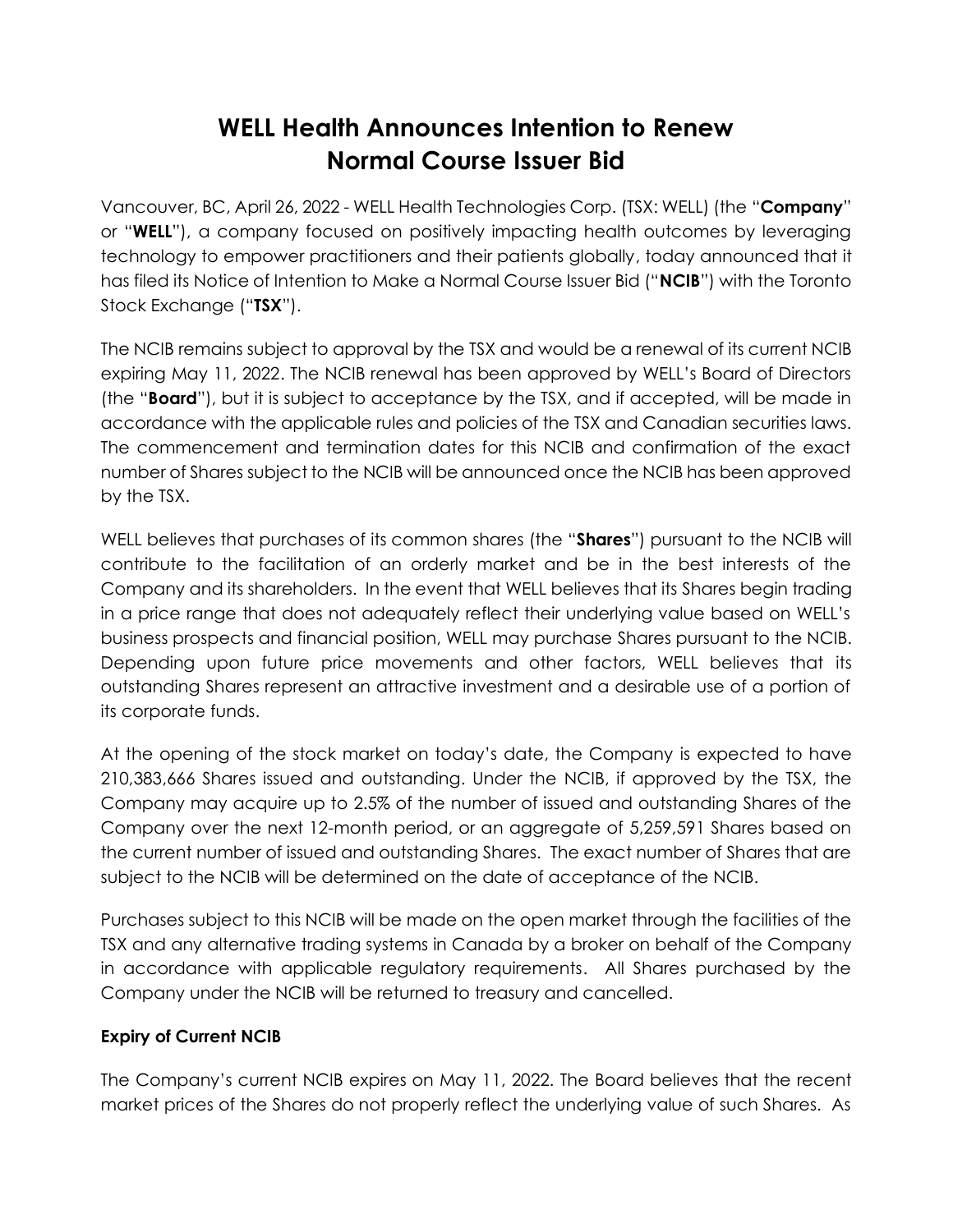a result, WELL recently purchased 50,000 Shares in the period following release of the Company's fourth quarter results on March 31, 2022, at an average price of \$4.85 on the TSX pursuant to its current NCIB.

## **WELL HEALTH TECHNOLOGIES CORP.**

Per: "Hamed Shahbazi" Hamed Shahbazi Chief Executive Officer, Chairman and Director

## **About WELL Health Technologies Corp.**

WELL is a technology enabled healthcare company whose overarching objective is to positively impact health outcomes to empower and support healthcare practitioners and their patients. WELL has built an innovative practitioner enablement platform that includes comprehensive end to end practice management tools inclusive of virtual care and digital patient engagement capabilities as well as Electronic Medical Records (EMR), Revenue Cycle Management (RCM) and data protection services. WELL uses this platform to power healthcare practitioners both inside and outside of WELL's own omni-channel patient services offerings. As such, WELL owns and operates Canada's largest network of outpatient medical clinics serving primary and specialized healthcare services and is the provider of a leading multi-national, multi-disciplinary telehealth offering. WELL is publicly traded on the Toronto Stock Exchange under the symbol "WELL" and is part of the TSX Composite Index. To learn more about the Company, please visit: www.well.company.'

## **Forward-Looking Information**

This news release contains "Forward-Looking Information" within the meaning of applicable Canadian securities laws, including, without limitation, the expectation that the TSX will approve the NCIB and that the Company will conduct the NCIB and its future purpose. Forward-Looking Information is based upon a number of estimates and assumptions that, while considered reasonable by management, are inherently subject to significant business, economic and competitive uncertainties, and contingencies. Forward-Looking Information generally can be identified by the use of forward-looking words such as "may", "should", "will", "could", "intend", "estimate", "plan", "anticipate", "expect", "believe" or "continue", or the negative thereof or similar variations. Forward-Looking Information involves known and unknown risks, uncertainties and other factors that may cause future results, performance or achievements to be materially different from the estimated future results, performance or achievements expressed or implied by those Forward-Looking Information and the Forward-Looking Information is not a guarantee of future performance. WELL's statements expressed or implied by the Forward-Looking Information is subject to a number of risks, uncertainties, and conditions, many of which are outside of WELL 's control, and undue reliance should not be placed on such statements. Forward-Looking Information is qualified